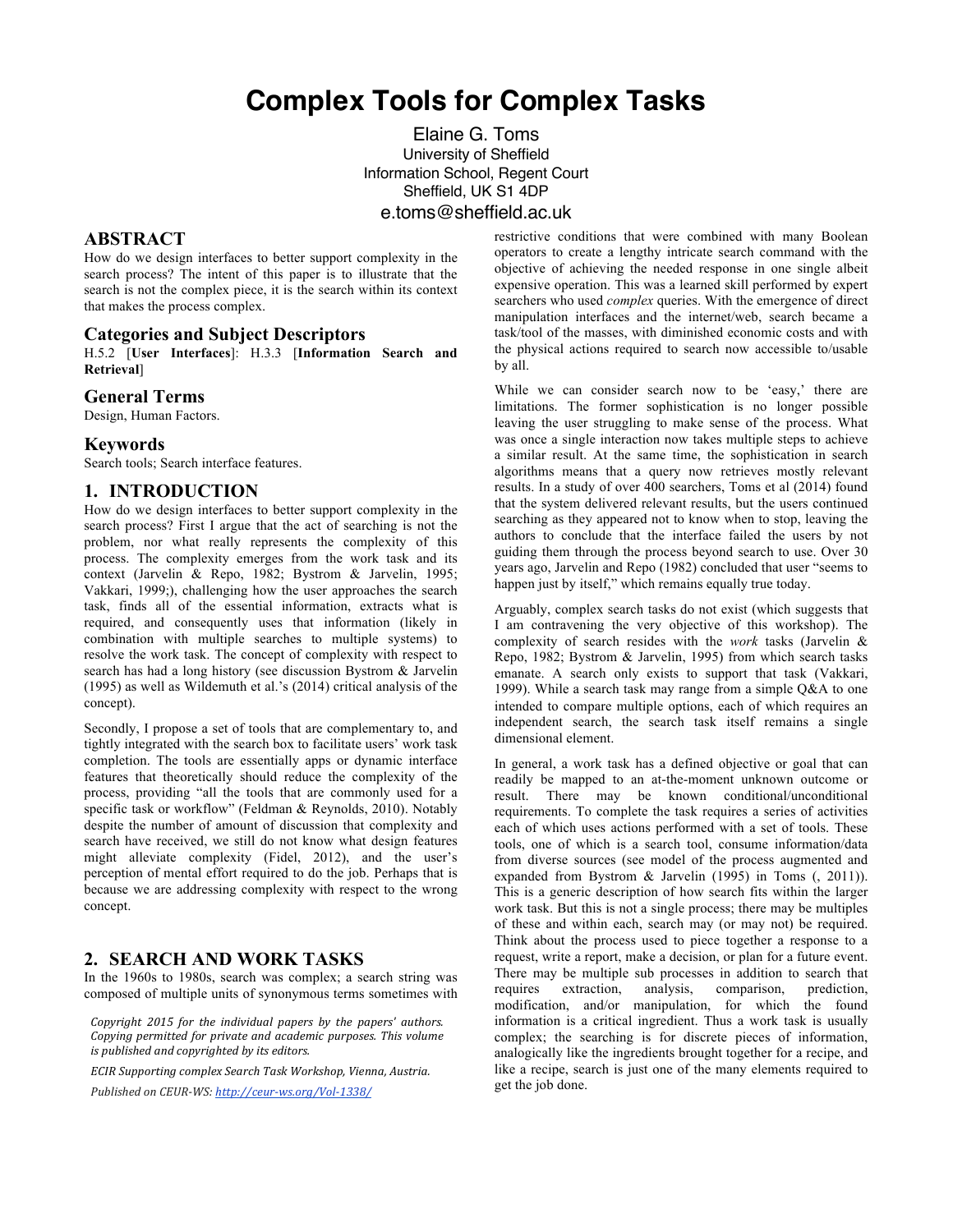# **3. INTERFACE TO SUPPORT SEARCH**

Interfaces to applications intended to support those complex work tasks are very limited. In fact, arguably they are non-existent. Most of the typical complex work tasks in knowledge work environments are completed using the lowly word processor that is partnered with perhaps a browser, with one of more windows/tabs used to access the essential information, and possibly additional applications such as spreadsheets, and concept mapping tools which are also used to manipulate or analyse some of that found information. At present, search remains mostly unintegrated with work task and tends to be treated as an independent activity.

Instead we look to the emerging work on re-thinking the generic search interface with a view to the proposition that it may be directly integrated with a workplace digital solution in the future. Initially started as command-line interface, the implementation of search evolved into a form-fill-in style of interaction enhanced with direct manipulation elements – a search box and command button, or else a faceted style interface implemented as a series of menus with filtering options. This approach to thinking of the search interface as query formulation/reformulation (or concept selection), search results display and/or some visualization of these (Marchionini, 1997; Hearst, 2009) predominates developments even today, although multiple variations have appeared in research projects.

Perhaps the first systematic approach to search interface design is Wilson's four key features:

1. Input: components for a user to indicate the search intent;

2. Control: components that enable query expansion, modifying and augmenting the input;

3. Informational: components that output the results, or information about the results;

4. Personalisable: components that relate to characteristics of the user and/or their past interactions.

In addition, White (2011) identified a set of techniques that specified how some of those components can be rendered. For example, Search box, QBE, form fillin, faceted metadata, and categories are types of Input; while Corrections, sorting, IQE + assistance, filters, grouping; relevance feedback are types of Control; Text snippets, images, thumbnails, shortcuts, techniques for visualizing relevance or content are types of Informational components. Notable about these components is that they map to primarily *physical* user interface actions, on par with the typical physical actions in office applications, e.g., cut and paste, insert, format, track changes and so on.

### **4. SEARCHER'S TOOLBOX**

Missing from most approaches to date is assistance for the truly complex piece: work-in-head. Searching and digesting information is a complex cognitive or mental process, and one could speculate about whether searchers need "cognitive prostheses," aids that assist the user with that level of intensive cognitive activity (Toms, Villa & McCay-Peet, 2014). These include assistance with creating queries, providing relevance feedback, and decision making throughout the process (White, 2011).

The search box itself is a coarse approach to the entire information search problem, although it lends itself to a procedural method. Other than some very simple options, e.g., auto correct, spell check, auto suggest, etc., very little assistance is provided at this point. At each step in that search procedure a user performs a series of actions but at present very little support is provided by the system. Spell check, query word suggestion, some use of relevance feedback, and some filtering are perhaps the extent. Even this set is somewhat incomplete.

Missing from these features are those intended to assist the user with the intensive cognitive processin in the pre- during and postsearch phases of each sub process of each work task. One can envisage a series of tools or software applications along the lines of those suggested in Table 1. Not unlike the toolbox used to create images, or those used to analyze a bunch of numbers for patterns and relationships, this list identifies a distinct set of specialty tools to support primarily user cognitive limitations at that point in the process. The list includes an extension of potential and existing features (or tools or apps or modes) some of which have been previously identified by Hearst (2009), Russell-Rose and Tate (2011), Wilson (2011) and White (2011). Such a set would remove some of the existing complexity from how the current search process is implemented.

The set is divided into four grouping with some repetition from group to group, and with variation in specificity as the type of action or procedure desired varies with the point in the process. Prior to searching, a user sets a goal to be achieve; is the information needed as evidence, to find out how to do something, i.e., a procedure, or simply to gain an overview of the topic. These tools clearly would need to relate to relevance and use, targetting any search output to deliver on the goal, and only on that goal. The tools to aid query development have perhaps been the most robust and established to date. At present the user is left to his or her own devices over the course of a search, relying on recognition more so that (cognitive) recall, and with an emphasis on memory and mental storage. Much could be done at this phase to assist. For example, we spend significant efforts in identifying similarity with academia, but we fail to supply the same technique to the user in identifying similarity amongst a set of research papers. We do little to assist the user in temporary storage such as the bookbag used in wikiSearch (Toms et al, 2009). Similarly we do little to assist the user in digest the contents of a webpage or document. Ideally the tool sets need to be in situ, and readily available without user hunting through a file system or interface. In addition to these, one could also consider Bates' (1990) search moves and tactics, e.g., monitoring and how each might be supported as tools.

Figure 1, however, is not intended to be a complete set, and may not be the best set.. It is instead hypothesized as an approach to aiding the user, and thereby reducing the complexity present in work tasks. While these tools are very much about simplifying the search process, they also engage with the work task more directly so that the tool is helping the user to work toward that work task goal. This suggests that we need a systematic approach that builds on the work of Wilson (2011) to augment those operational components with those that support the 'real' information work, the work that takes place in head.

Given the conceptual nature of these tools, they will be non-trival to develop, as each will require its own search and analysis algorithms that are tailored to the purpose of the tool. Comparatively and anologically speaking, do we need an Allan wrench or a flathead screwdriver, a simple chopping knife or a mandolin slicer?